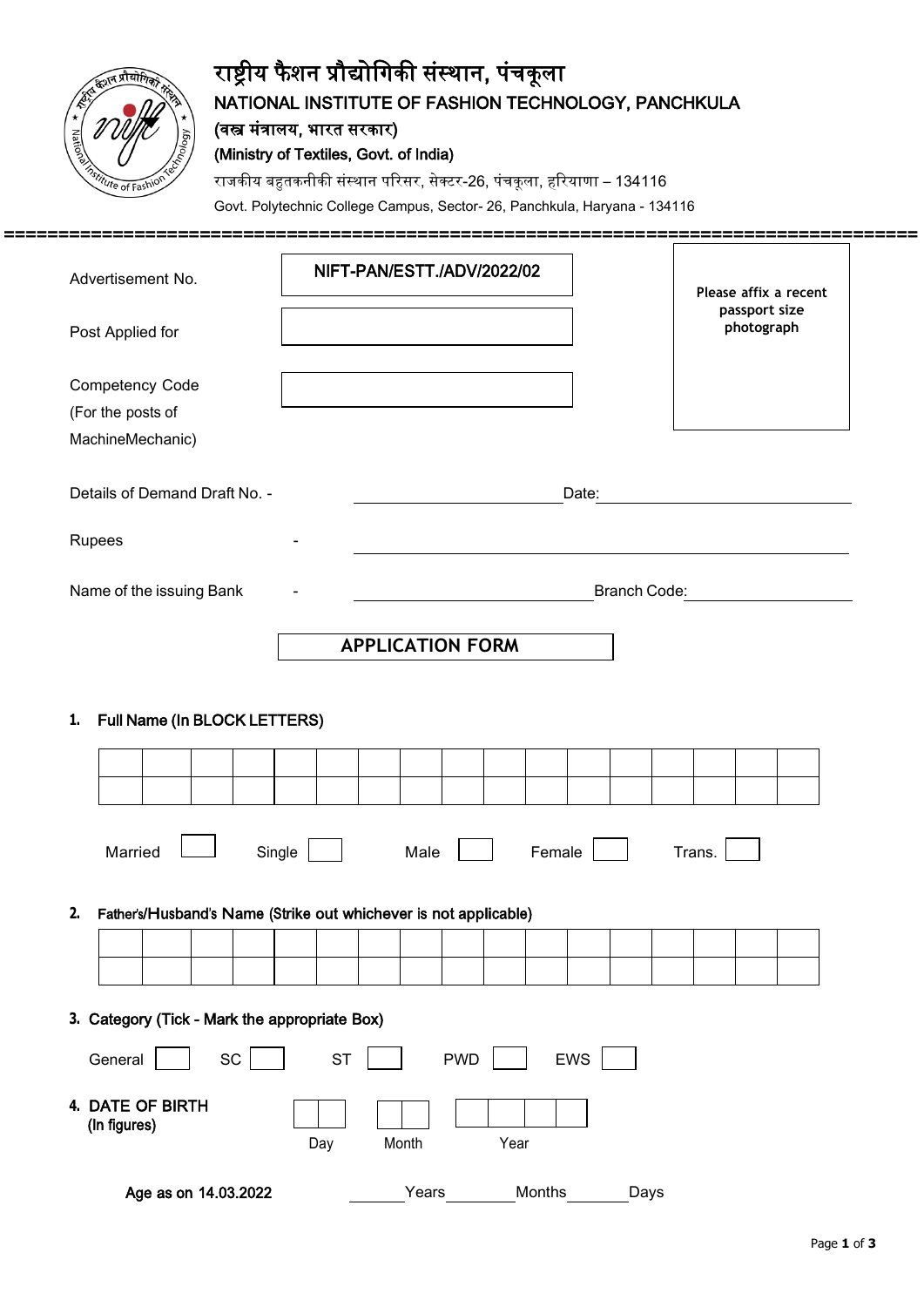#### 5.Present Address with Pin code for Correspondence:

#### 6.Permanent Address: with Pin code:

#### 7. Contact Details:

| Valid E-Mail ID         |  |
|-------------------------|--|
| Valid Mobile No.        |  |
| Contact no. (Office)    |  |
| Contact no. (Residence) |  |

#### 8. Present Employment Details (if any):

| Designation                        |  |
|------------------------------------|--|
| Organization                       |  |
| Date of Joining                    |  |
| Scale of Pay (Rs.)                 |  |
| Basic Pay (Rs.)                    |  |
| Total Emoluments (Per month) (Rs.) |  |

#### 9. Total years of the experience after attaining essential qualification

## (if any):

## 10. Academic Record starting with secondary education: (Please attach self-attested photo copies of certificates /Marks Sheets)

| Examination | Branch /       | College /   | Year | Percentage of | <b>Division</b> |
|-------------|----------------|-------------|------|---------------|-----------------|
|             | Specialization | Uni./Instt. |      | marks/ Grade  |                 |
|             |                |             |      |               |                 |
|             |                |             |      |               |                 |
|             |                |             |      |               |                 |
|             |                |             |      |               |                 |
|             |                |             |      |               |                 |
|             |                |             |      |               |                 |
|             |                |             |      |               |                 |
|             |                |             |      |               |                 |
|             |                |             |      |               |                 |
|             |                |             |      |               |                 |
|             |                |             |      |               |                 |
|             |                |             |      |               |                 |